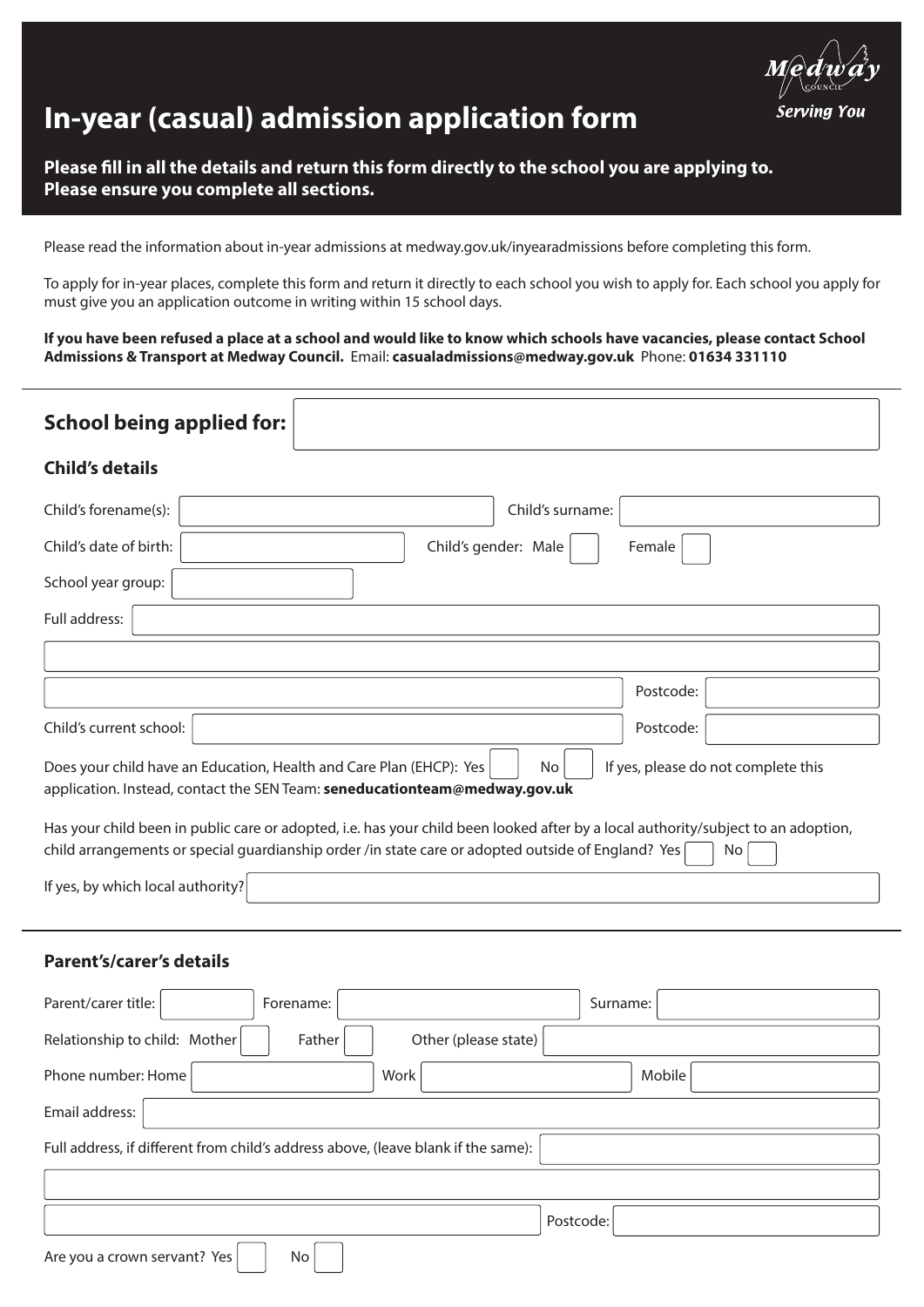### **Fair Access Questions**

Each local authority must have a Fair Access Protocol. Information about Medway Council's Fair Access Protocol can be found at **medway.gov.uk/inyearadmissions**

The questions below will help identify whether your child is eligible to be referred to the Fair Access Panel if the school you are applying for cannot offer a place.

#### *You must answer these questions accurately.*

| Has your child been subject to a Child in Need Plan or Child Protection Plan in the last 12 months? Yes<br>No.           |
|--------------------------------------------------------------------------------------------------------------------------|
| Is your child living in a refuge? Yes<br>No                                                                              |
| Is your child in the criminal justice system? Yes<br>No                                                                  |
| Has your child been permanently excluded in the last two academic years? Yes<br>No                                       |
| If yes, how many days?<br>Has your child had fixed term exclusions in the last two academic years? Yes<br>No.            |
| Is your child currently attending alternative provision? Yes<br>No.                                                      |
| Does your child have special educational needs, a disability or medical conditions? Yes<br>If yes, please specify:<br>No |
|                                                                                                                          |
| Is your child a carer? Yes<br>No.                                                                                        |
| Is your child homeless? Yes<br>No                                                                                        |
| Are you or your child Gypsy, Roma, Traveller, a refugee or asylum seeker? Yes<br>No                                      |
| Has your child been out of education for four or more weeks? Yes<br>No                                                   |

### **Declaration and parent/carer signature**

I have parental responsibility for this child.

The information I have provided on this form is correct and true to the best of my knowledge. I understand that if, at a later date, any of the information is found to be incorrect I may lose any place allocated to my child.

I give permission for the school to process all the information given in accordance with the admissions criteria and processes and to share this information with the local authority.

| Signed:     | Date: |
|-------------|-------|
| Print name: |       |

**Once you have completed this form, you must return it to the school you want to apply for. The school will contact you directly with the outcome within 15 school days.**